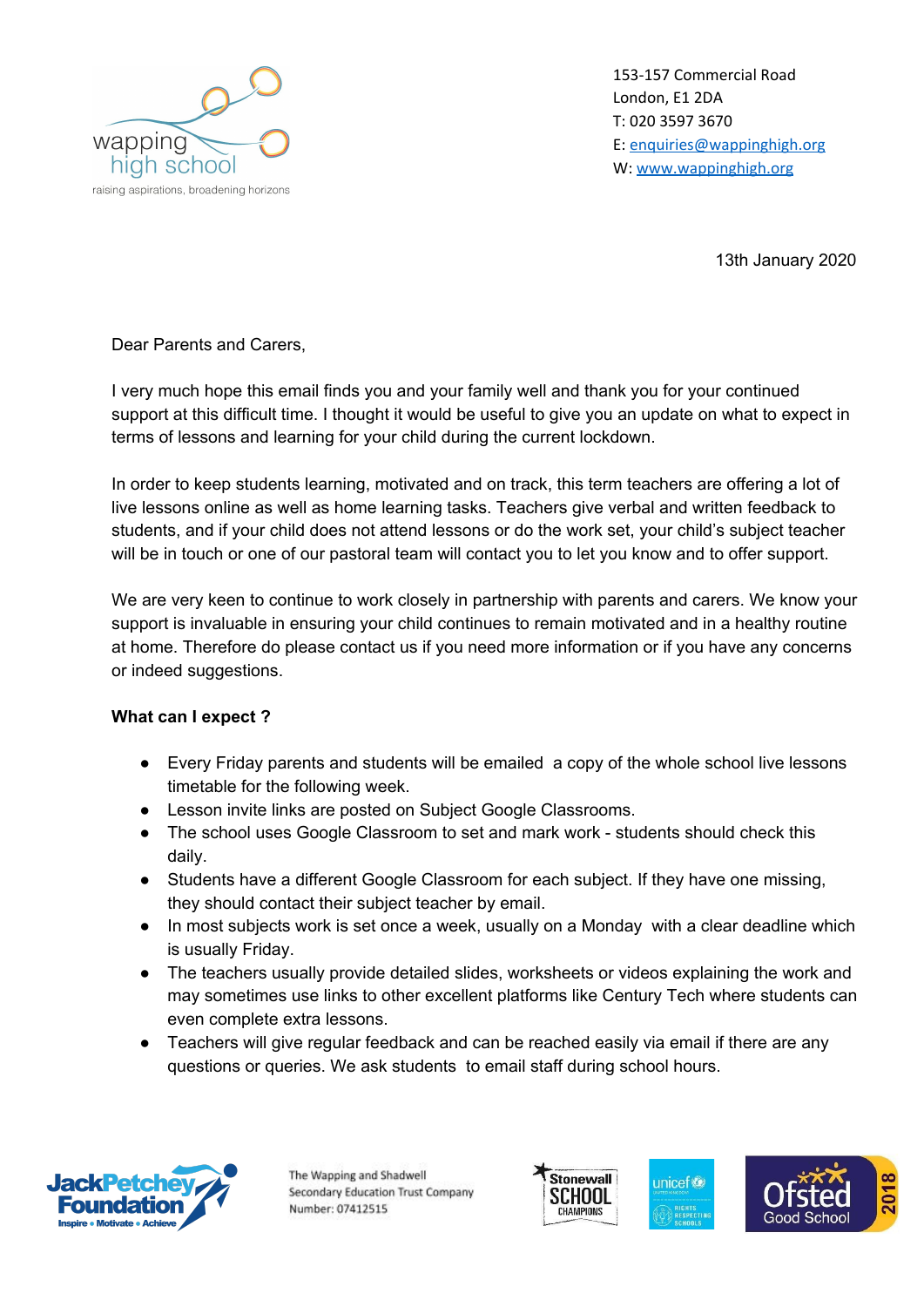- If your child does not have easy access to a laptop or chromebook, they can download the Google Classroom App onto a mobile phone or tablet at home.
- Students can easily join live lessons using a mobile. They should contact our IT Manager if they need help with technology: [yousefmuruts@wappinghigh.org](mailto:yousefmuruts@wappinghigh.org)
- We encourage students to keep to the healthy routines they have established during term time. We encourage them to get up and be ready for school by 8.45am and to follow their normal school timetable.
- If your child does not seem to have any work or is not doing any work, please contact us immediately. You should contact your child's tutor or Head of House to see what we can do to help.
- Every morning your child's Head of House sends a positive message and activities to do on the Tyburn or Fleet Google Classrooms.
- There is also a weekly assembly at 1pm on Wednesdays which students should attend, so they remain motivated and connected to their peers.

## **What can you do to support your child?**

- Watch the brief video guide on the school website about how online learning works at the school: <https://wappinghigh.org/58586-2/>
- Take a photo of the live lesson timetable emailed to you every Friday. Help your child create a personalised timetable for the week ahead. This could be pinned up on the wall or you and your child could keep a photo of it on a mobile.
- At the end of each day, ask your child to show you what they have done. At the end of the week, ask them if they have **submitted** the work and sent it to their teacher.
- Try to keep positive and reward your child's efforts and progress.
- Help your child download the Google Classroom App and the Google Email App onto a mobile, so they can quickly check any notifications related to their studies.
- Ask your child to show you the Google Classrooms for which they are members.
- Encourage your child to read every day. The IDEAS STORE loans out books digitally and there are other digital platforms offering resources for free such as Audibles. We also often post book recommendations on Google Classroom.
- All students have a password for Century Tech, but please contact [tomdean@wappinghigh.org](mailto:tomdean@wappinghigh.org) if your child needs help.
- If you have accepted an invite as a 'Google Classroom Guardian' then you will receive weekly summaries of your child's assignments.
- Finally, do please let us know if you have a new email that you are using so that we can ensure our records are up to date. You can contact our Office Manager [janicebrown@wappinghigh.org](mailto:janicebrown@wappinghigh.org) with this information.

## **Online Safety**

- If your child has a problem with their chromebook or needs remote IT advice, please contact [yousefmuruts@wappinghigh.org](mailto:yousefmuruts@wappinghigh.org)
- All Google lessons take place on a closed network with trusted adults.
- Please report any online behaviour or content that concerns you to [safe@wappinghigh.org](mailto:safe@wappinghigh.org) for our Safeguarding team to respond to.
- A useful website for online safety can be found here: <https://www.nspcc.org.uk/keeping-children-safe/online-safety/>